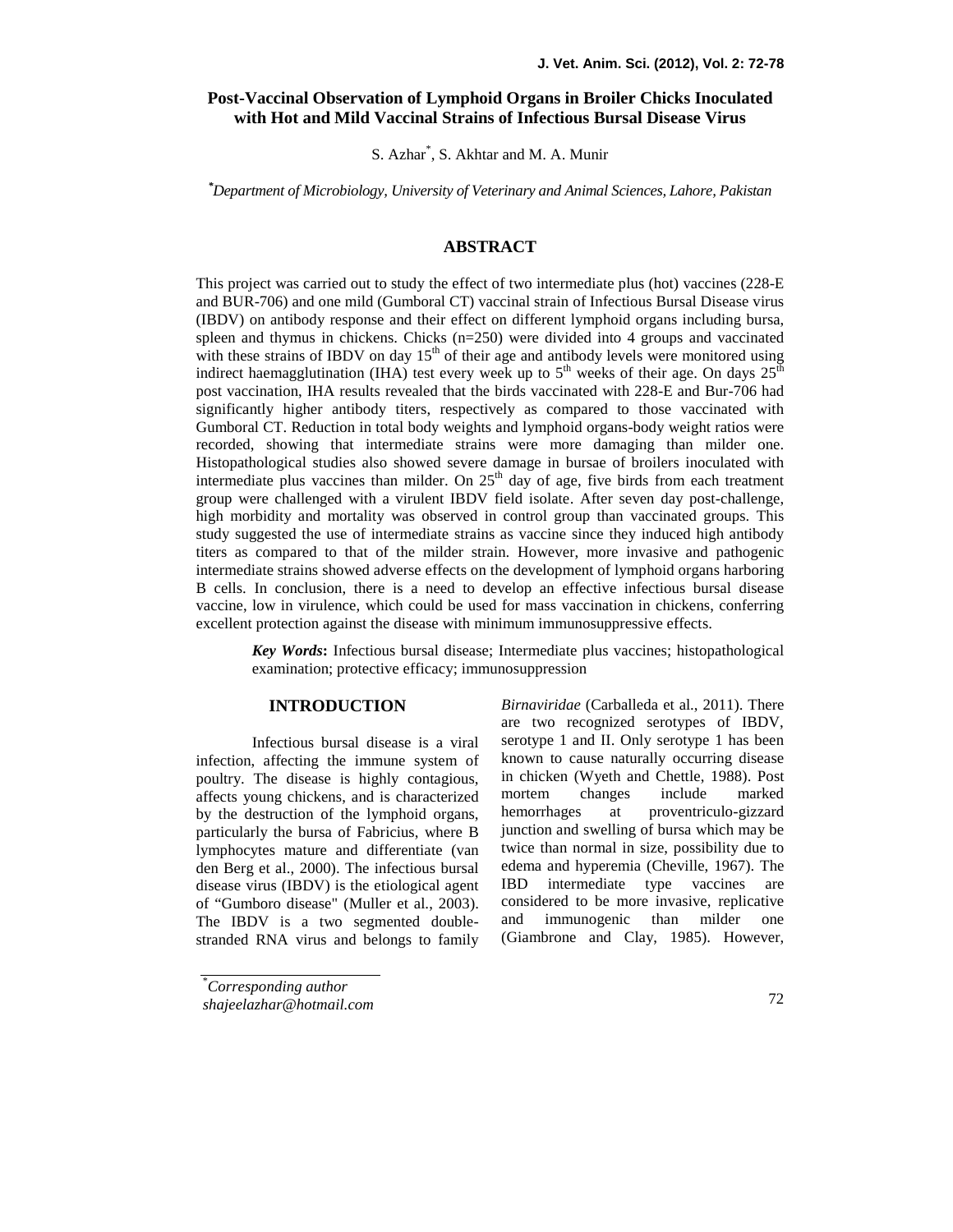these vaccines have adverse effect on lymphoid organs. Reduction of bursal weight of vaccinated groups is associated with the proliferation of the virus vaccine in the bursal tissues. Intermediate-plus vaccine cause severe injury to bursa of Fabricius in vaccinated birds (Abu-Tabeekh and Al- Mayah, 2009). Keeping in view, this study was focused on the evaluation of different strains including two intermediate plus (hot) and one mild strain of Infectious Bursal Disease virus, in an effort to rule out the better one, for vaccine production with higher protective efficacy in terms of antibody response and development of lymphoid organs.

### **MATERIALS AND METHODS**

#### **Experimental Birds**

A total of 250 day-old broiler chicks were reared at the Experimental House, University of Veterinary and Animal Sciences, Lahore, Pakistan and provided feed and water ad libitum.

#### **Vaccines and Vaccination**

The experimental birds were randomly divided into four groups i.e. A, B, C and D. Moreover, all the groups were also vaccinated against Newcastle disease and hydropericardium syndrome according to the routine schedule.

On day 15, the birds of Groups A, B and C were vaccinated with IBD vaccine of 228-E strain, Bur 706 strain and Gumboral CT strain respectively. The birds of Group D were served as control

## **Post Vaccinal Observations**

#### **Indirect Haemagglutination Test**

Ten blood samples were collected from each group, at an interval of 4 days starting from day one till 35 days. The antibody titres against respective IBDV strains were detected by indirect haemagglutination (IHA) test by following the procedure described by Gold and Fudenberg (1967).

#### **Histopathological Studies**

Five birds from each group were randomly isolated with an interval of four days starting from day one to  $35<sup>th</sup>$  day and killed to observe the histopathological changes in lymphoid organs including bursa, spleen and thymus (Drury and Willington, 1980).

**Table 1** Determination of Embryo Infective Dose EID<sub>50</sub>

| Groups     | Dilution            | Embryonated | Died | Survivor |      |          | <b>Accumulated Number</b> |           |
|------------|---------------------|-------------|------|----------|------|----------|---------------------------|-----------|
|            |                     | eggs        |      |          | Died | Survivor | Mortality                 | Mortality |
|            |                     |             |      |          |      |          | Ratio                     | $(\%)$    |
| A          | $10^{-1}$           |             |      | 0        | 24   |          | 24/24                     | 100.0     |
| B          | $10^{-2}$           |             |      | 0        | 19   |          | 19/19                     | 100.0     |
| $\sqrt{ }$ | $10^{-3}$           |             |      | 0        | 14   |          | 14/14                     | 100.0     |
| D          | $10^{-4}$           |             |      |          | 9    |          | 9/11                      | 81.8      |
| Е          | $10^{-5}$           |             |      | 3        | 6    |          | 6/11                      | 54.5      |
| F          | $10^{-6}$           |             |      | 3        | 4    |          | 4/12                      | 33.3      |
| G          | $10^{-7}$           |             |      |          | ◠    | 12       | 2/14                      | 14.3      |
| Н          | $10^{-8}$<br>5.0111 |             |      |          |      | 16       | 1/17                      | 5.9       |

 $EID_{50} = 10^{-5.214}$ /ml

### **Lymphoid Organs-body Weight Ratios**

A comparison of lymphoid organs-body weight ratios of birds in all groups was made at day  $20<sup>th</sup>$  post vaccination. The IBDV antigen was obtained from field outbreaks of the disease and used for calculation of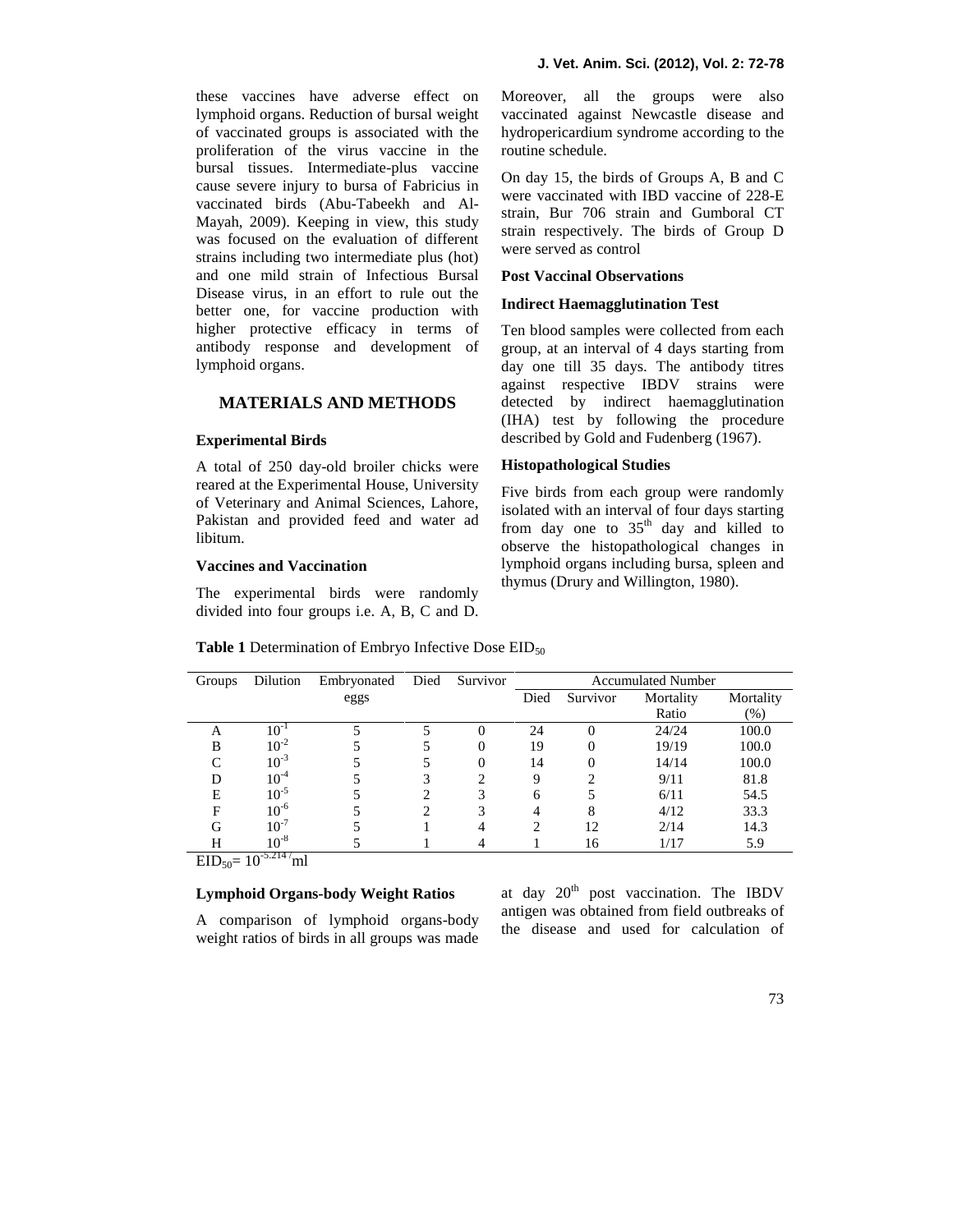Embryo infective dose  $(EID_{50})$  according to Reed and Muench (1938).

*Challenge Experiment:* On day 25<sup>th</sup> post vaccination, five birds from each group were separated randomly and were challenged with field isolate of IBDV at a dose of  $EID_{50}$ i.e.  $10^{-5.214}$  and kept under observation for seven days. The challenged live and dead birds were killed and postmortem examination was performed to record lesion scores in lymphoid organs.

#### **Statistical Analysis**

The data collected was analyzed statistically by using ANOVA (Steel and Torrie, 1982).

### **RESULTS**

## **Antibody Titres**

Results showed the highest antibody titer on day 35 of age in groups inoculated with intermediate plus vaccines than mild vaccinal strain

# **Lymphoidal Organs-body weight Ratios**

Mean lymphoid organs-body weight ratios of birds in all groups showed significantly lower bursa-body weight ratio at day  $20^{\text{th}}$ post vaccinations but no significant difference was observed for mean thymus and spleen-body weight ratios.

### **Histopathological Findings**

In all the groups, no histopathological changes were observed on bursa before vaccination; whereas, certain pathological changes were observed post vaccination*.* Spleen and thymus appeared normal in pre vaccination period; but slight changes were observed in spleen tissue post-vaccination.

### **Post-challenge Findings**

The birds from all groups were challenged on day 25 to determine the protective efficacy of vaccines. After seven day post challenge a comparison was made between challenge morbidity and mortality in various treatment groups. The gross appearance of bursa in the challenged non-vaccinated birds revealed increase in size due to edema and hemorrhagic striations. Histopathological findings in all groups showed severe damage in bursal tissues; however, damages recovered in all the groups rapidly except in the control group. Spleen and thymus were slightly swollen grossly in all groups but in the control group, small grey necrotic foci dispersed on its entire surface were also observed.

**Table 2** IBD, IHA antibody titers in chickens of various treatment groups at different age interval

| Group | Days indicating GMT IHA                                                 |                   |                  |  |                  |                  |                                          |                    |  |  |
|-------|-------------------------------------------------------------------------|-------------------|------------------|--|------------------|------------------|------------------------------------------|--------------------|--|--|
|       |                                                                         |                   | 10               |  | 20               |                  | 30                                       |                    |  |  |
| A     | 5.3 <sup>a</sup>                                                        | $1.41^{\rm a}$    | 14 <sup>a</sup>  |  | .14 <sup>a</sup> | 4.0 <sup>a</sup> | $6.5^{\mathrm{a}}$                       | 8.0 <sup>a</sup>   |  |  |
| В     | 2.0 <sup>a</sup>                                                        | 2.0 <sup>a</sup>  | $1.51^{\rm a}$   |  | $1.14^{\rm a}$   | $3.5^{\circ}$    | $5.7^{\rm a}$                            | $7.5^{\mathrm{a}}$ |  |  |
|       | $5.3^{\circ}$                                                           | $1.62^{\text{a}}$ | $1.51^{\circ}$   |  | $1.07^{\rm a}$   | .74 <sup>b</sup> | $2.5^{b}$                                | 3.0 <sup>b</sup>   |  |  |
|       | $3.5^{\mathrm{a}}$                                                      | $2.14^{a}$        | .31 <sup>a</sup> |  |                  |                  | 1.07 <sup>c</sup>                        | .14 <sup>c</sup>   |  |  |
|       | Values with same supercept are not significantly different $(n < 0.05)$ |                   |                  |  |                  |                  | $CMT$ $Go$ $Co$ $Go$ $Go$ $Go$ $Go$ $Go$ |                    |  |  |

Values with same superscript are not significantly different  $(p < 0.05)$  GMT: Geometric mean titer

| <b>Table 3</b> Comparison of mean bursal, splenic and thymic body weight ratios on day 35 |  |  |  |
|-------------------------------------------------------------------------------------------|--|--|--|
|-------------------------------------------------------------------------------------------|--|--|--|

| Group | Bursal              | Splenic             | Thymic                      |
|-------|---------------------|---------------------|-----------------------------|
| А     | $0.990+0.047^b$     | $1.41 + 0.212^b$    | $1.62 + 0.055^{\circ}$      |
|       | $1.046 \pm 0.049^b$ | $1.48 + 0.266^{ab}$ | $1.71 + 0.133^b$            |
|       | $1.072 + 0.068^b$   | $1.65 + 0.080^{ab}$ | $1.99 + 0.338^{ab}$         |
|       | $2.554+0.207^a$     | $2.99+0.155^a$      | $2.43 + 0.229$ <sup>a</sup> |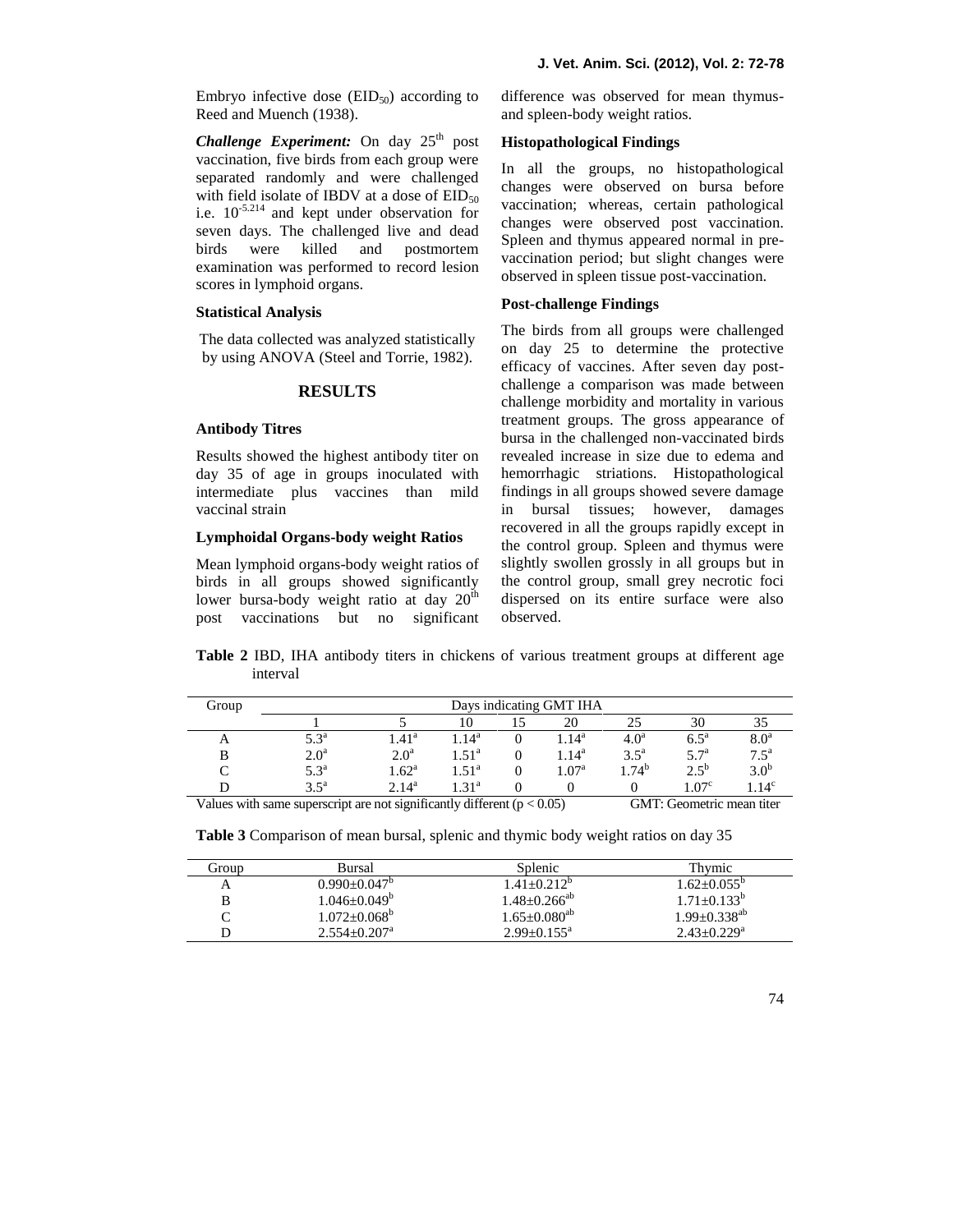

1a. Healthy chicken



1b. IBD affected chicken **Figures 1 (a-b)** Bursa of fabricius of healthy and IBD affected chickens (H&E staining)



2b. IBD affected chicken **Figures 2** (a-b): Spleen of healthy and IBD affected chickens (H&E staining)



3a. Healthy chicken



3b. IBD affected chicken **Figures 3** (a-b) Thymus of healthy and IBD affected chickens (H&E staining)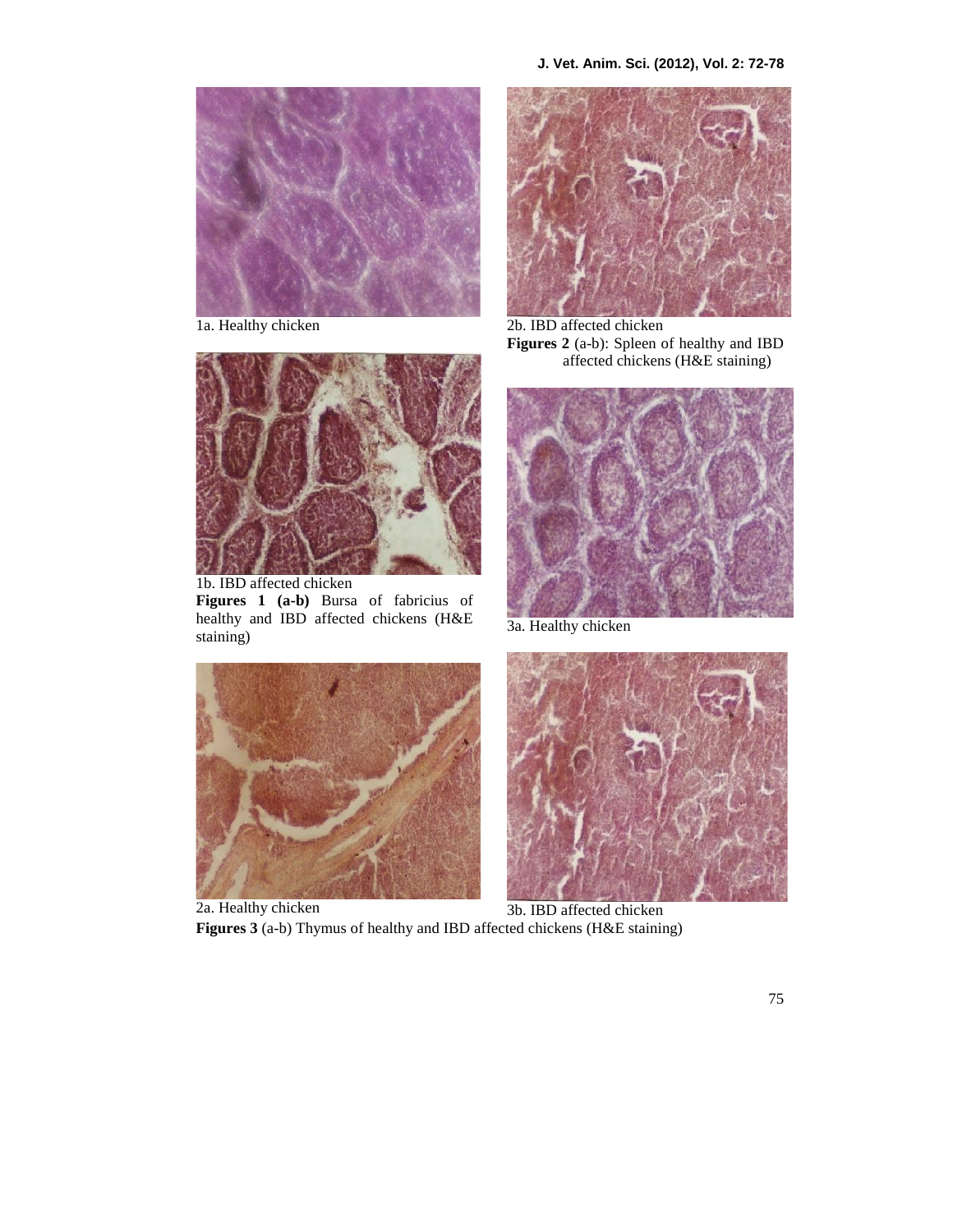|  |   | Davs |           |  |   |     |     |  |   |     |     |  |     |     |  |
|--|---|------|-----------|--|---|-----|-----|--|---|-----|-----|--|-----|-----|--|
|  |   |      |           |  |   |     |     |  |   |     |     |  |     |     |  |
|  |   | OIF  | <b>EP</b> |  | м | OIF | EPI |  |   | OIF | EPI |  | OIF | EP. |  |
|  | Ð |      |           |  |   | c   |     |  | D |     |     |  |     |     |  |
|  |   |      |           |  |   |     |     |  |   |     |     |  |     |     |  |
|  |   |      |           |  |   |     |     |  |   |     |     |  |     |     |  |
|  |   |      |           |  |   |     |     |  |   |     |     |  |     |     |  |
|  |   |      |           |  |   |     |     |  |   |     |     |  |     |     |  |

**Table 4** Histopathological lesions on bursa among various treatment groups

**Table 5** Morbidity and mortality percentage of birds on day  $7<sup>th</sup>$  post-challenge with IBDV

| Groups | Morbidity $(\%)$ | Mortality $(\%)$ | al., $201$ |
|--------|------------------|------------------|------------|
| А      | 60%              | 40%              | In cha     |
| в      | 60%              | 40%              | control    |
| C      | 60%              | 40%              | mortali    |
| D      | 20%              | 80%              | chowpe     |

### **DISCUSSION**

Infectious bursal disease is a viral infection of chickens causing degeneration of bursa of Fabricius that results in suppression of humoral immune responses. The most effective vaccines for chickens, with maternal antibodies are live vaccines. The live virus replication stimulates the immunogenic response more than killed viruses and antibody titers are higher. Intermediate strain vaccines (228-E and BUR-706) performed better as this vaccine induced significantly higher antibody levels than vaccine with mild strain and similar findings have been reported by Al-Zubeedy (2009). Although, all vaccines in this study contained live virus strains, but 228-E and BUR-706, being intermediate type, are considered to be more invasive, replicative and immunogenic than Gumboral CT. Consequently, these provided strong antigenic stimulus to the birds resulting in corresponding higher antibody titers. These findings are in line with that of Giambrone and Clay (1985) and Gregorio (1994) who reported similar results. On the other hand, vaccines containing more virulent (hot) strains usually end up in irreversible damages. Histopathological studies of lymphoid organ indicated that the vaccines induced bursal damage after vaccination. These vaccines induced the bursal atrophy is also indicated by other studies (Samanta et al., 2011).

In challenge experiment, the birds from control non-vaccinated group showed 80% mortality. Grossly bursa of the control group showed lesions but histopathological damages appeared in all the groups which recovered rapidly in vaccinated groups but did not recover in non-vaccinated chickens. Grossly, the spleen and thymus of vaccinated groups appeared normal but slight lesions were observed in non vaccinated groups on microscopic examination. These results are in line with study of Tartar et al. (1995) who showed that antibody titers of vaccinated groups were protective than the unvaccinated ones but severe lesions were observed on bursa of Fabricius of vaccinated chickens which revealed the immunosuppressive effect of intermediate plus vaccine. These findings are in agreement with the findings of Boudaoud et al. (2008).

Based upon the findings of the present study, it may be concluded that intermediate plus strains of IBDV have good protective efficacy against infectious bursal disease but cause bursal atrophy. So, the new vaccines like rationally designed subunit and/or recombinant viral vector vaccines may be a good replacement to avoid such adverse effects induced by live vaccines.

#### **REFRENCES**

Al-Zubeedy, Z. 2009. Immune response in day-old broiler chicks vaccinated